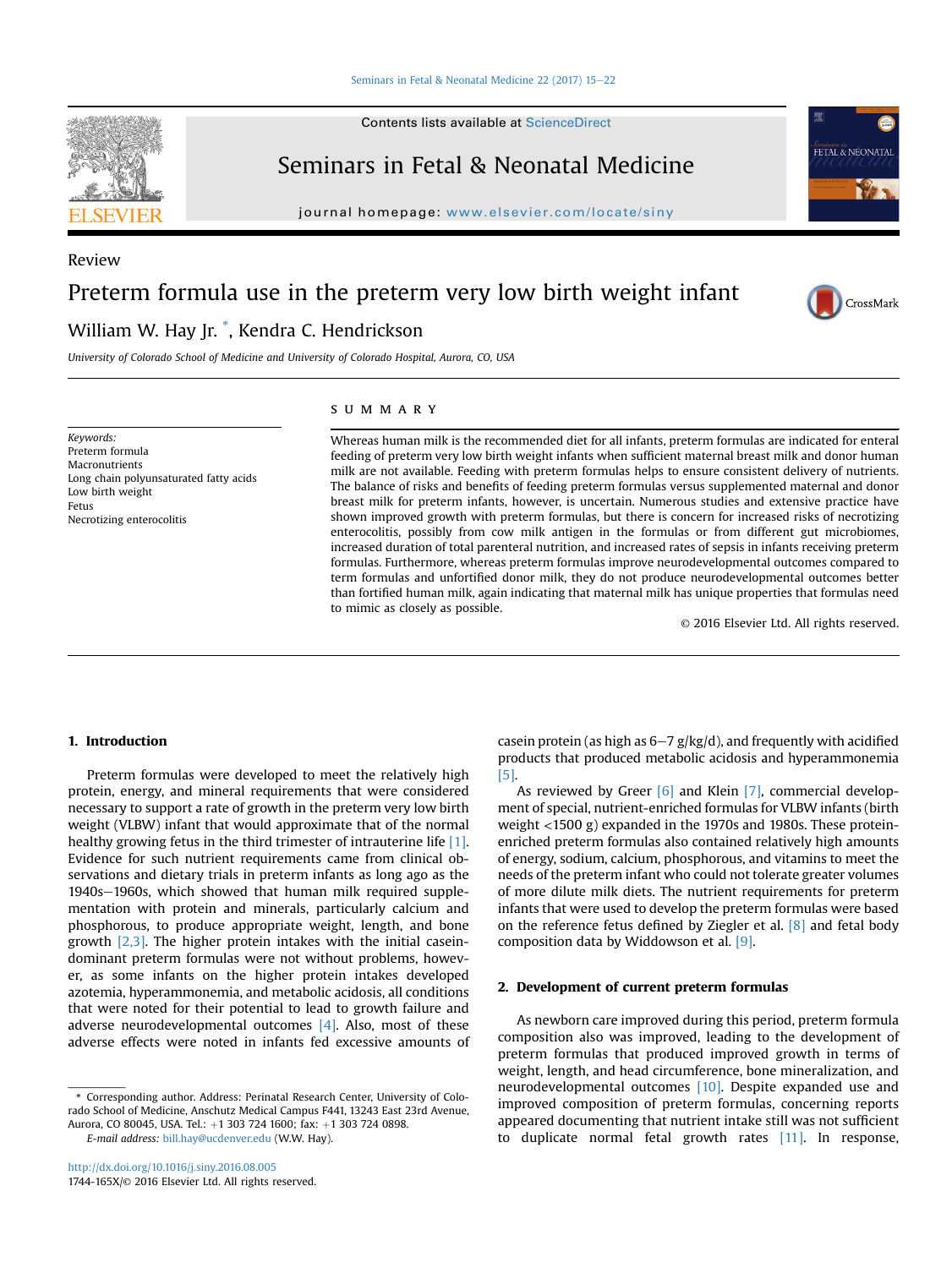subsequent studies documented that growth improved when preterm infants were provided more "aggressive" nutrition, meaning more protein and energy and minerals and vitamins in amounts per body weight per day and when started earlier after birth [\[12\].](#page-6-0) Comparative studies, furthermore, showed that preterm VLBW infants fed preterm formulas grew faster than those fed fortified human milk [\[13\]](#page-6-0).

Further modifications in the composition of the preterm formulas were adopted by manufacturers after the publication of various reviews and studies that provided more rational evidence of the nutritional requirements that were specific to preterm VLBW and ELBW infants (birth weight  $\langle$ 1000 g) [\[14\]](#page-6-0). Such formulas contain more protein  $(2.4 \text{ g}/100 \text{ mL or } 3 \text{ g}/100 \text{ kcal})$ , energy (68-100 kcal/100 mL), calcium (133-146 mg/100 mL or 165 $-180$  mg/100 kcal), and phosphorus (67 $-81$  mg/100 mL or  $83-100$  mg/100 kcal) than standard formulas for term infants.

The fat source in the newer preterm formulas is a blend of vegetable oils, but also contains between 10% and 50% medium chain triglycerides (MCTs). The necessity of MCTs remains controversial. There is greater capacity for lingual and gastric lipases to hydrolyze fatty acids of medium carbon chain length, which also do not require a large bile salt pool for their absorption. The bile salt pool is lower in preterm infants and has been noted to account for their higher rates of fat malabsorption [\[15\]](#page-6-0). MCTs also are potentially better for energy production than longer chain fatty acids and do not contribute as much to fat storage. MCTs do not necessarily improve energy balance or weight gain, because the energy content per gram of MCT is about 15% lower than long chain triglycerides [\[2\]](#page-6-0).

The carbohydrate source for early preterm formulas was initially a combination of lactose and sucrose. Sucrose was added and then actually substituted for lactose due to concerns for apparently more limited lactase concentrations found in preterm infants' intestines. Most studies, however, have not demonstrated lactose intolerance in preterm infants, and lactase activity actually appears to increase with lactose feeding [\[16\].](#page-6-0) Furthermore, preterm infants tolerate mother's milk or donor milk quite well, which contain only lactose as the carbohydrate. When hydrolyzed, lactose produces glucose and galactose, and the galactose is essential for producing glycogen in the liver. Hydrolysis of sucrose produces glucose and fructose, both easily absorbed across enterocytes using the specific glucose and fructose transporters, Glut 1 and 5, respectively. Neither glucose nor fructose produces glycogen as effectively as does galactose. The more recent preterm formulas replace sucrose with relatively easily digestible low osmolar glucose polymers. Nevertheless, lactose remains important for normal nutrition and especially for the prevention of NEC, perhaps in part by lowering distal intestinal pH which suppresses growth of opportunistic bacteria and promotes growth of bifido- and lactobacillus organisms. Lactose also is important for the development of colonic butyrate that improves colonic development, particularly enhancing colonocyte proliferation and differentiation and tightening of interepithelial junctions. [\[17\].](#page-6-0)

The protein source for preterm formulas is cow milk. Whey now predominates as the main protein product rather than casein. Whey protein is more digestible than casein and its use has markedly reduced the development of lactobezoars that were not uncommon in over-fed infants with high casein products [\[18\].](#page-6-0) Casein more easily coagulates when acidified in the stomach, leading to slower digestion and slower gastric emptying, both of which lead to slower increases in plasma amino acid concentrations [\[19\].](#page-6-0) The newer 60% whey to 40% casein composition ratio produces more rapid gastric emptying, digestion, and amino acid absorption, as well as less metabolic acidosis [\[20\]](#page-6-0). The wheydominant preterm formulas also produce plasma free amino acid concentrations that are more similar to those produced by human milk than the casein formulas [\[21\].](#page-6-0)

The protein content of standard preterm formulas is considerably higher than term formulas or supplemented milks, providing as much as 3.5 g/kg/d at 150 mL/kg/d enteral feeding volumes, considered necessary to meet the intrauterine protein accretion rate [\(Table 1\)](#page-2-0) [\[22\].](#page-6-0) Studies consistently have shown that this protein intake, with the increased energy and mineral contents, produces reasonable muscle mass accretion, bone and body length growth, and higher serum albumin and prealbumin concentrations in VLBW infants. Nevertheless, the protein content of many standard preterm formulas  $(2.2-2.4 \text{ g}/100 \text{ kcal})$  does not meet the protein requirements for growth of the preterm VLBW infant, even with full enteral feeding of 150 mL/kg/d [\[23\]](#page-6-0). Newer generations of high-protein preterm formulas containing  $2.7-2.9$  g/100 mL or 3.3–3.6 g/100 kcal and providing up to 4.5 g/kg/d of protein are indicated for preterm ELBW and VLBW infants who are not growing well, have experienced a large cumulative deficit of protein intake, have inadequate growth in length and/or head circumference, or who are fluid/volume restricted [\[11\]](#page-6-0).

Preterm formulas also are designed with much higher contents of sodium and potassium to compensate for renal losses characteristic of preterm infants with limited renal solute conservation capacity. Calcium and phosphorous contents also are higher to help promote bone mineralization, though even with full enteral feedings of 150 mL/kg/d, most preterm ELBW and VLBW infants remain osteopenic and do not catch up in bone mineralization until well after term [\[24\]](#page-6-0). Vitamin contents also have been higher in preterm formulas, particularly the fat-soluble vitamins A and E, to compensate for more limited fat absorption in these infants and to help counter the many inflammatory conditions these infants experience. Even with these higher contents, vitamins A and D especially might require additional supplementation [\[25\].](#page-6-0) Most micronutrients are adequately provided by preterm formulas, but the 1.8 mg/100 kcal of iron contained in many preterm formulas might not be sufficient for rapidly growing preterm infants who are not transfused [\[26\]](#page-6-0). Despite the higher mineral and vitamin contents of preterm formulas, most products have relatively safe osmolalities, from 210 to 220 mOsm/L at 20 kcal/oz, up to  $250 - 270$  mOsm/L at 24 kcal/oz.

# 3. Experience with preterm formulas

By the 1990s, several studies documented a variety of improved outcomes resulting from use of preterm formulas [\[27,28\].](#page-6-0) Lucas, Morley, and colleagues in the UK studied the influence of feeding term formula or preterm formula to preterm infants until they weighed 2000 g or were discharged from the hospital. At 18 months of age, infants who were fed preterm formula as their sole source of nutrients while in the hospital had greater gains in weight and head circumference and improved motor development than did infants who were fed term formula. The same infants, but especially boys, who were fed preterm formula scored higher on intelligence tests (revised Wechsler I scale) at  $7.5-8$  years of age than children who had been fed term formula [\[27\]](#page-6-0), even though the earlier differences in weight, height, and head circumference were no longer evident. In a later study, growth and development of preterm VLBW infants were measured in groups that received predominantly human milk, predominantly preterm formula, or a combination of human milk and preterm formula [\[29\].](#page-6-0) Those infants in this study who received predominantly preterm formula weighed ~500 g more at term than predominantly human-milk-fed infants and were longer  $(1.0-1.5 \text{ cm})$  and had larger head circumferences  $(0.3-1.1 \text{ cm})$ ; the absolute weight difference persisted through six months of corrected postnatal age. However, there was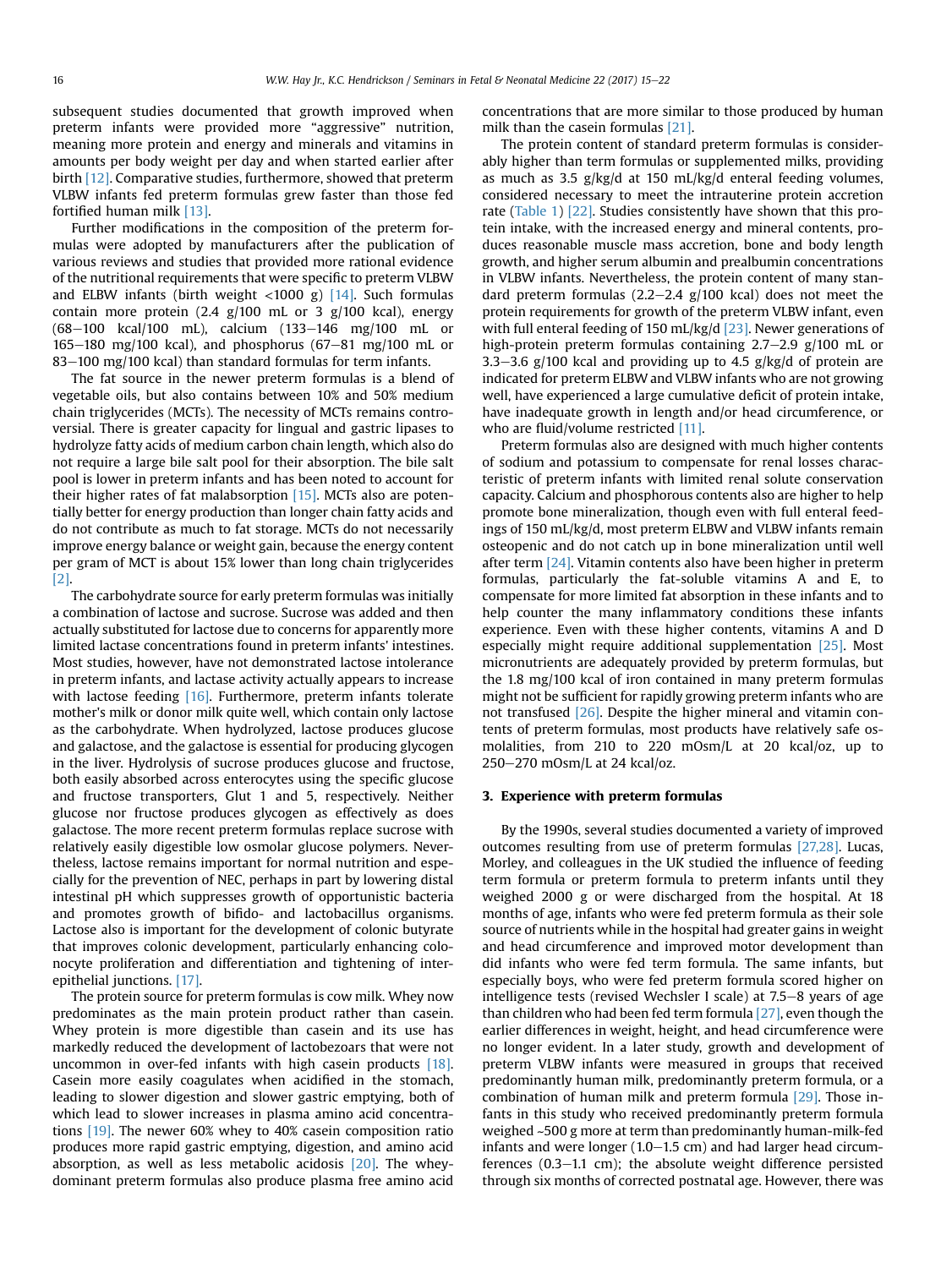<span id="page-2-0"></span>Table 1 Comparison of preterm formula protein content.

| Protein g/100 kcal | Brand                                                                 | Protein source                                                      |
|--------------------|-----------------------------------------------------------------------|---------------------------------------------------------------------|
| 3.6                | Enfamil <sup>®</sup> Premature 24 Cal High Protein                    | 60% whey 40% casein from non-fat milk and whey protein concentrate  |
|                    | Gerber <sup>®</sup> Good Start <sup>®</sup> Premature 24 High Protein | 100% whey partially hydrolyzed                                      |
| 3.3                | Similac <sup>®</sup> Special Care <sup>®</sup> 24 High Protein        | 60% whey, 40% casein from non-fat milk and whey protein concentrate |
|                    | Enfamil <sup>®</sup> Premature                                        | 60% whey, 40% casein from non-fat milk and whey protein concentrate |
|                    | Cow&Gate <sup>®</sup> Nutriprem 1                                     | 61% whey, 39% casein from non-fat milk and whey protein concentrate |
| 3.2                | Milupa Aptamil <sup>®</sup> Preterm                                   | 60% whey, 40% casein from non-fat milk and whey protein concentrate |
| 3.0                | Gerber <sup>®</sup> Good Start <sup>®</sup> Premature                 | 100% whey partially hydrolyzed                                      |
|                    | Similac <sup>®</sup> Special Care <sup>®</sup>                        | 60% whey 40% casein from non-fat milk and whey protein concentrate; |
|                    |                                                                       | in 30 kcal/oz liquid, 50% whey, 50% casein                          |

no advantage of the preterm formula over supplemented human milk, in measures of mental or motor outcomes.

The increased protein composition of current preterm formulas was developed from detailed evaluations of the enteral protein requirements for preterm infants by the factorial approach developed by Ziegler [\[30\]](#page-6-0). Recent studies of growth in preterm infants fed protein-enriched, preterm formulas have documented improved weight gain primarily related to protein intake. Such observations mimicked fetal animal studies that showed increased plasma concentrations in normal fetuses for nearly all of the amino acids, essential and non-essential, which directly correlated with greater rates of protein synthesis ahead of increases in protein breakdown that resulted in increased rates of protein accretion [\[31\].](#page-6-0) Similar results were observed in preterm infants receiving parenteral nutrition when their plasma amino acid concentrations approached or met those of the normally growing fetus of the same gestational age [\[32,33\].](#page-6-0) Such improved growth also is noted for brain and head circumference, especially in infants at risk of neu-rodevelopmental deficiency from hypoxic-ischemic injury [\[34,35\].](#page-6-0)

Cochrane Database Systematic Reviews clearly document the improved growth of preterm infants when fed with preterm formulas that contain sufficient protein to support gestational agespecific protein requirements for growth derived from human data [\[8,9\]](#page-6-0) and from fetal animal data [\[36,37\].](#page-6-0) In a Cochrane systematic review of 37 studies [\[38,39\],](#page-6-0) five met all essential inclusion criteria comparing low (<3.0 g/kg/d) to high ( $\geq$ 3.0 but <4.0 g/kg/d) protein intakes. The overall analysis revealed an improved weight gain [2.36 g/kg/d; 95% confidence interval (CI): 1.31, 3.40] and higher nitrogen accretion (143.7 mg/kg/d; 95% CI 128.7, 158.8) in infants receiving formula with higher protein content while other nutrients were kept constant. These results indicate that higher protein intake  $(>3.0 \text{ g/kg/d}$  but  $<4.0 \text{ g/kg/d}$  from formula accelerates weight gain and increased nitrogen accretion rates, most likely indicating an increase in lean body mass. Provision of even higher protein intakes (>4.0 g/kg/d) has shown no increased benefit on growth, and very high protein intakes also might lead to unnecessary metabolic complications such as increased blood urea nitrogen concentrations and mild metabolic acidosis, both expected outcomes from increased metabolism and oxidation of protein. Metabolic acidosis has been implicated in reducing weight gain [\[40\]](#page-6-0). Many preterm VLBW infants develop mild metabolic acidosis independent of amino acid dose between two and five days after birth in relation to intravenous feeding and exaggerated by associated comorbidities [\[41\]](#page-6-0). Milk fortifiers also have been associated with mild metabolic acidosis and growth failure  $[42-44]$  $[42-44]$ . Metabolic acidosis and growth failure have not been documented in preterm VLBW infants fed modern preterm formulas [\[45\]](#page-6-0).

With these new formulations, there have been surprisingly few studies that have measured plasma amino acid concentrations in preterm VLBW infants receiving the preterm formulas with protein delivery rates of 3.5–4.0  $g/kg/d$ . The few studies conducted have shown that the plasma concentrations of most amino acids in these infants are similar to what would be found in umbilical venous cord blood of normally growing, late gestation human fetuses [\[46\]](#page-6-0). The quality of protein also influences the balance of amino acid concentrations, as the whey/casein ratio affects individual amino acid intakes, generally producing higher essential amino acid intakes and plasma concentrations [\[47,48\].](#page-6-0)

Whereas increased energy also plays a positive role in promoting protein balance and weight gain, more energy, once sufficient, only increases body fat content, as shown by greater triceps skinfold thicknesses when excess energy was added to already sufficient protein intakes [\(Fig. 1\)](#page-3-0) [\[49\].](#page-6-0)

A principal advantage of preterm formulas, therefore, is the greater gain in protein, nitrogen, and lean body mass, including head circumference, due to their greater protein content [\[11\]](#page-6-0). These benefits in growth  $-$  unique to higher protein intakes and energy intakes that are appropriate for protein synthesis but not excessive  $-$  have been supported by recent Cochrane reviews [\[39,50,51\].](#page-6-0) Current evidence supports the beneficial and safe use of preterm formulas with a protein/energy ( $P/E$ ) ratio of 3.2–3.3 g/100 kcal. A preterm formula with this P/E ratio would provide a protein intake of 3.8–4.0 g/kg/d at a total energy intake of 120 kcal/kg/d [\[52\].](#page-7-0) Longitudinal studies are clearly needed to determine the effects of these intakes on long term outcomes of growth, body composition, neurodevelopment, and later life-onset adverse conditions of obesity, diabetes, and cardiovascular disease.

The addition of long chain polyunsaturated essential fatty acids (LC-PUFAs) has both theoretical and, potentially, clinical benefit. As noted by Richard et al. [\[53\]](#page-7-0), LC-PUFAs, especially the balance between arachidonic (AA) and docosahexaenoic (DHA) acids, have important immunomodulatory roles during the postnatal period when the immune system is rapidly developing. Surprisingly, whereas AA and DHA are required in infant formulas in many countries, they remain optional in North America, even though they are present in breast milk and randomized controlled studies indicate at least short term improvements in cognitive function in preterm infants. Most studies support the essential role of DHA for development of the immune system; more research is needed to demonstrate an essential role of AA.

Nevertheless, most formulas contain added AA as well as DHA, and intervention studies have demonstrated improvement in many markers of immune function in infants fed formula supplemented with AA and DHA compared with unsupplemented formula. Potential benefits in health outcomes also include a reduction in the risk of developing allergic and atopic disease early in life. A recent study of preterm infants  $24-32$  weeks of gestational age using early and near term magnetic resonance imaging and red blood cell membrane fatty acid composition showed that higher DHA and lower linoleic acid (LA) levels in the first few postnatal weeks were associated with decreased intraventricular hemorrhage, improved microstructural brain development, and improved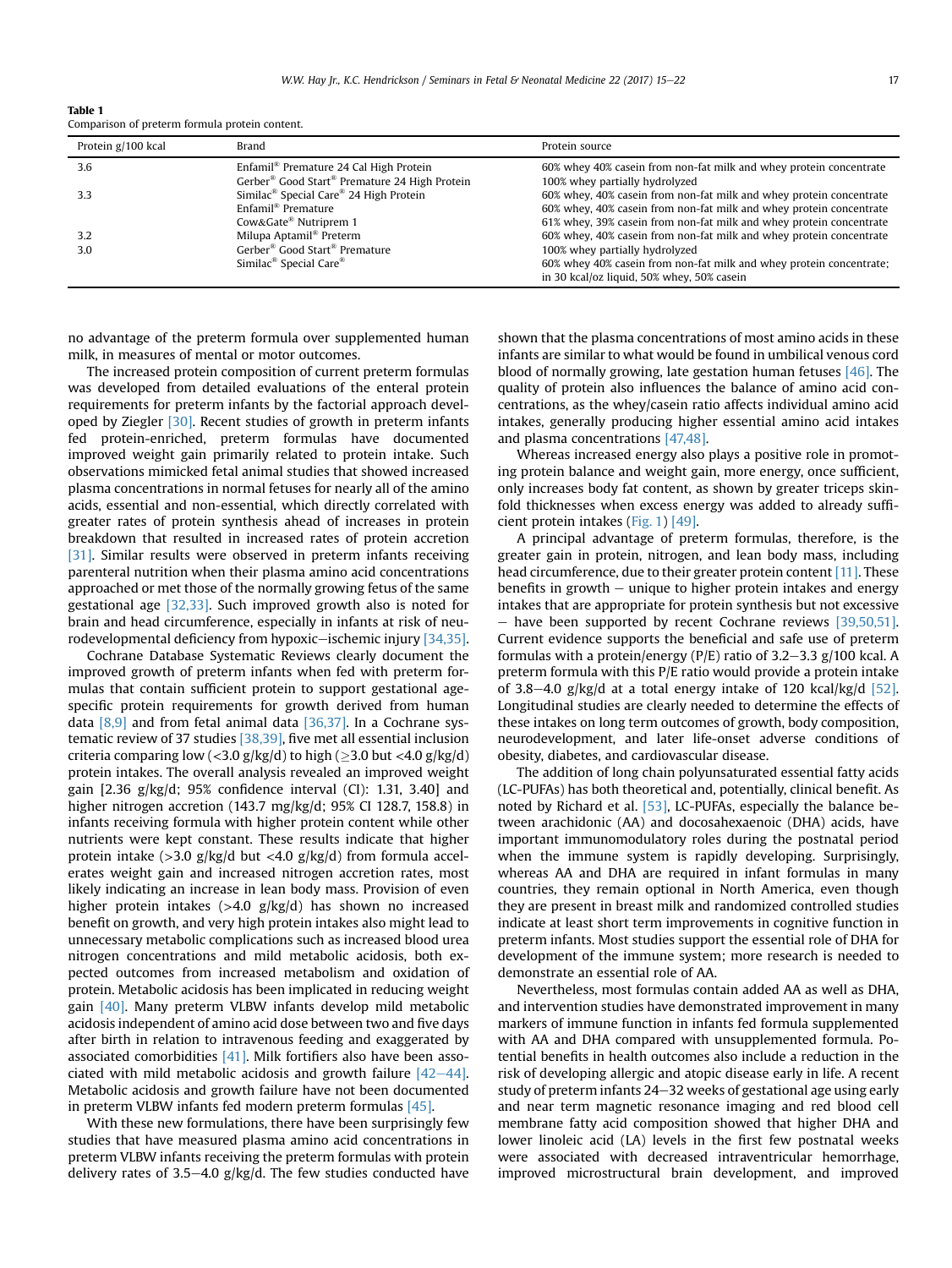<span id="page-3-0"></span>

Fig. 1. Growth rates with varying protein and energy intakes. Weight, length, head circumference, and triceps skinfold thickness were determined serially in preterm infants with a birth weight of 900–1750 g fed one of three formulas which provided the following protein and energy intakes: 2.24 g/kg/d and 115 kcal/kg/d (group 1, dotted bars), 3.6 g/kg/d and 115 kcal/kg/d (group 2, clear bars), and 3.5 g/kg/d and 149 kcal/kg/d (group 3, striped bars). Weight gain and rate of increase in length and head circumference were less in group 1 than in groups 2 and 3. The rate of weight gain was not significantly greater in group 3 than in group 2, but the rate of increase in skinfold thickness was greater in group 3. \*Significantly different from other two groups ( $P < 0.05$ ). Modified from Kashyap et al. [\[49\].](#page-6-0)

neurodevelopmental outcomes [\[54\]](#page-7-0). This follows from an earlier report from Innis and colleagues that documented improved weight gain in 194 formula-fed preterm infants in a double-blind, multi-center study given preterm formula with no DHA or AA (control), 0.15% energy as DHA, or 0.14% DHA  $+$  0.27% AA from single-cell triglycerides for at least 28 days, using 90 breast-fed infants for reference [\[55\].](#page-7-0) There was no improvement in visual acuity, but there also were no adverse effects noted. Clearly, essential fatty acid contents of preterm formulas may be as or more important than total calories in promoting and optimizing growth in preterm infants.

The augmented contents of calcium, phosphorous, minerals, and vitamins in preterm formulas clearly contribute to improved growth and body composition. Improved bone mineralization is directly related to the higher calcium and phosphorous contents of preterm formulas [\[56\].](#page-7-0) Evidence for improved neurodevelopmental outcomes, even into adolescence, are clear, with brain size, caudate nucleus volume, and intelligence quotient (IQ) increased in direct relation to the protein and energy intakes during postnatal periods in preterm infants, particularly among preterm males  $[57-61]$  $[57-61]$ . Nutrient compositions of currently available preterm formulas are shown in [Table 2](#page-4-0).

# 4. Practical use of preterm formulas

Preterm formulas are used in preterm infants whose mothers are unable to express sufficient milk for full enteral feeding, supplemented or not, or when fortified donor human milk is not available. Usually, preterm formulas are started at  $20-30$  mL/kg/ d using the 20 kcal/oz concentration and advanced in volume  $(10-20 \text{ mL/kg/d})$  in smaller, more immature preterm ELBW infants, but faster (30-35 mL/kg/d) in larger, more mature preterm VLBW infants. Feeding practices are highly variable among neonatal intensive care units (NICUs). Most agree that enteral feeding should be initiated slowly in preterm ELBW infants using the intermittent slow bolus infusion approach [\[62\],](#page-7-0) and advanced cautiously and carefully with frequent evaluation of feeding progress (tolerance) in individual infants. Recent trials are now showing that preterm ELBW infants may tolerate more rapid advancements of enteral feeding volumes, e.g. 30 mL/kg/d, which produce more rapid advancement to full enteral feedings than do slower rates of advancement (e.g. 20 mL/kg/d) and reduce the time to full enteral feedings and later growth restriction [\[63\]](#page-7-0). Frequent feeding, e.g. every 2 h, also seems to promote more successful feeding advancement [\[64\]](#page-7-0). A series of Cochrane Systematic Database reviews has not found evidence among several studies that these more rapid rates of advancement lead to increased risk of necrotizing enterocolitis (NEC), but they shorten the use of intravenous feeding, time with central lines, and time to full enteral feedings, all considered positive outcomes [\[65\].](#page-7-0)

Introduction and advancement of the concentration of the preterm formulas in preterm ELBW and VLBW infants varies widely. Advancement to 24 kcal/oz (and sometimes to 26 or 28 kcal/oz concentrations if nutritional deficits are large and the infant is not growing adequately, e.g. much less than the goal of  $15-18$  g/kg/ d for normally growing human fetuses) usually starts once the infant is tolerating 50% of full enteral feedings. There is, however, little rational evidence to support one form of concentration advancement than another, any more than there is for daily volume advancements. A recent Cochrane review found very few studies with any strength to address this issue; however, earlier studies showed a shorter time to attain adequate energy intake, though it was less certain for the time to reach full enteral feedings with more dilute initial feedings  $[66]$ . The reasons for this outcome were not obvious, but might have reflected other feeding practices in the studies noted. There was no evidence of important differences in feeding intolerance among these studies, although the impact on serious gastrointestinal problems, including NEC, was not reported.

There also seems to be no advantage to partially hydrolyzing the protein, even in whey-predominant formulas [\[67\]](#page-7-0). Furthermore, as noted by Greer and colleagues, studies in infants at high risk of atopy have shown only modest evidence that the onset of atopic disease may be delayed or prevented by the use of hydrolyzed formulas compared with formula made with intact cow milk protein, especially for atopic dermatitis. Comparative studies of the various hydrolyzed formulas do not show similar protective benefits [\[68\].](#page-7-0) The concern for cow milk protein inducing gastrointestinal inflammation has been noted in recent studies, showing less evidence for such disorders with the newer protein-hydrolyzed cow milk-based human milk fortifiers [\[69\]](#page-7-0).

Because most very preterm ELBW and VLBW infants remain smaller at term corrected gestational age than normal infants born at term, most practices continue the enriched preterm formulas until discharge. This is a highly variable practice with little evidence to support this approach versus weaning to term formula or feeding with human milk at higher volumes. The decision to change from preterm formula usually is not based on specific age or weight criteria, but rather when it is deemed "clinically appropriate"  $-$  a highly variable assessment among neonatal units and institutions [\[8\].](#page-6-0)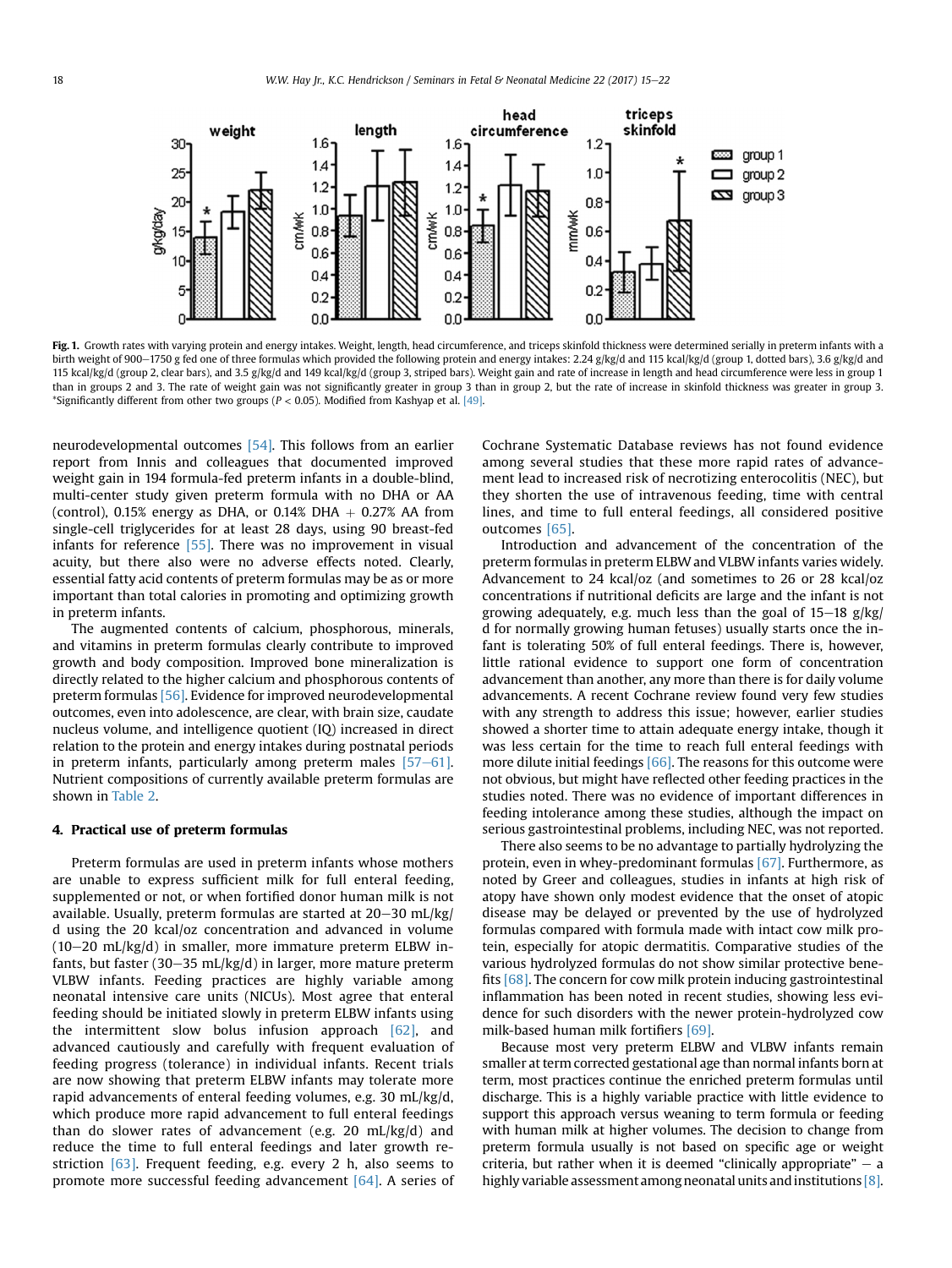# <span id="page-4-0"></span>Table 2Nutrient composition of preterm infant formulas per 100 kcal.

|                                        | Mature Preterm<br>Human Milk<br>(Unfortified) <sup>a</sup> | Enfamil <sup>®</sup> Premature <sup>b</sup>               | Enfamil <sup>®</sup> Premature<br>24 Cal High Protein <sup>b</sup>               | with Iron <sup>c</sup>                    | Similac <sup>®</sup> Special Care <sup>®</sup> Similac <sup>®</sup> Special Care <sup>®</sup> Gerber <sup>®</sup> Good Start <sup>®</sup><br>24 High Protein | premature <sup>d</sup>       | Gerber <sup>®</sup> Good Start <sup>®</sup><br>premature 24 High<br>Protein <sup>d</sup> | Milupa Aptamil <sup>®</sup><br>$Gold+Preterm6$ | Cow&Gate <sup>®</sup> Nutriprem 1 <sup>f</sup>                                            |
|----------------------------------------|------------------------------------------------------------|-----------------------------------------------------------|----------------------------------------------------------------------------------|-------------------------------------------|--------------------------------------------------------------------------------------------------------------------------------------------------------------|------------------------------|------------------------------------------------------------------------------------------|------------------------------------------------|-------------------------------------------------------------------------------------------|
| Nutrient density<br>(kcal/oz)          | $19 - 21$                                                  | 24                                                        | 24                                                                               | 24                                        | 24                                                                                                                                                           | 24                           | 24                                                                                       | 24                                             | 24                                                                                        |
| Energy (kcal)<br>Protein               | 100                                                        | 100                                                       | 100                                                                              | 100                                       | 100                                                                                                                                                          | 100                          | 100                                                                                      | 100                                            | 100                                                                                       |
| Amount $(g)$                           | $2.2 \pm 0.2$                                              | 3.3                                                       | 3.6                                                                              | $\overline{3}$                            | 3.3                                                                                                                                                          | $\overline{\mathbf{3}}$      | 3.6                                                                                      | 3.2                                            | 3.3                                                                                       |
| % Total calories                       | 8                                                          | 13                                                        | 14                                                                               | 12                                        | 13                                                                                                                                                           | 12                           | 14                                                                                       | 13 <sup>g</sup>                                | 13 <sup>g</sup>                                                                           |
| Source                                 | Human milk                                                 | Whey protein<br>concentrate and non- concentrate, non-fat | Whey protein                                                                     | Non-fat milk, whey<br>protein concentrate | Non-fat milk, whey<br>protein concentrate                                                                                                                    | Whey partially<br>hydrolyzed | Whey partially<br>hydrolyzed                                                             | Non-fat milk, whey<br>protein concentrate      | Non-fat milk, whey protein<br>concentrate                                                 |
|                                        |                                                            | fat milk                                                  | milk                                                                             |                                           |                                                                                                                                                              |                              |                                                                                          |                                                |                                                                                           |
| Fat                                    |                                                            |                                                           |                                                                                  |                                           |                                                                                                                                                              |                              |                                                                                          |                                                |                                                                                           |
| Amount $(g)$                           | $5.4 \pm 0.9$                                              | 5                                                         | 5                                                                                | 5.43                                      | 5.43                                                                                                                                                         | 5.2                          | 5.2                                                                                      | 4.8                                            | 4.9                                                                                       |
| % Total calories                       | $44 - 52$                                                  | 44                                                        | 44                                                                               | 47                                        | 47                                                                                                                                                           | 40                           | 47                                                                                       | 43 <sup>g</sup>                                | $44^{\text{g}}$                                                                           |
| Source                                 | Triglycerides                                              | MCT oil                                                   | MCT oil                                                                          | MCT oil                                   | MCT oil                                                                                                                                                      | MCT oil                      | MCT oil                                                                                  |                                                | Vegetable oil, MCT oil, Vegetable oil, MCT oil, egg                                       |
|                                        |                                                            | Soy oil                                                   | Soy oil                                                                          | Soy oil                                   | Soy oil                                                                                                                                                      | High oleic vegetable         | High oleic vegetable                                                                     |                                                | egg lipid (emulsifier), lipid (emulsifier), fish oil,                                     |
|                                        |                                                            | High oleic vegetable                                      | High oleic vegetable                                                             | Coconut oil                               | Coconut oil                                                                                                                                                  | soy oil                      | soy oil Single cell oil                                                                  | Omega 3 and 6 oils,                            | (DHA and ARA)                                                                             |
|                                        |                                                            | oil                                                       | oil                                                                              |                                           | Single cell oil products Single cell oil products Single cell oil products products (DHA and                                                                 |                              |                                                                                          | fish oil (DHA and ARA)                         |                                                                                           |
|                                        |                                                            | (DHA and ARA)                                             | Single cell oil products Single cell oil products (DHA and ARA)<br>(DHA and ARA) |                                           | (DHA and ARA)                                                                                                                                                | (DHA and ARA)                | ARA)                                                                                     |                                                |                                                                                           |
| Oil ratio (approximate)                | 99                                                         | 40:30.5:27:2.5                                            | 40:30:27:2:1                                                                     | 50:30:18.3:0.25:0.4                       | 50:30:18.3:0.25:0.4                                                                                                                                          | 40:29:29:2                   | 40:29:29:2                                                                               | <b>18% MCT</b>                                 | 17.9% MCT                                                                                 |
| Linoleic acid (mg)                     | $440 - 1500$                                               | 810                                                       | 810                                                                              | 700                                       | 700                                                                                                                                                          | 990                          | 990                                                                                      | N/A                                            | 629                                                                                       |
| Carbohydrate                           |                                                            |                                                           |                                                                                  |                                           |                                                                                                                                                              |                              |                                                                                          |                                                |                                                                                           |
| Amount $(g)$                           | $10 \pm 0.6$                                               | 10.8                                                      | 10.5                                                                             | 10.3                                      | 10                                                                                                                                                           | 10.5                         | 9.7                                                                                      | 10.3                                           | 10.5                                                                                      |
| % Total calories                       | $40 - 44$                                                  | 43                                                        | 42                                                                               | 41                                        | 40                                                                                                                                                           | 42                           | 39                                                                                       | 41 <sup>g</sup>                                | $42^g$                                                                                    |
| Source                                 | Lactose, glucose                                           | Corn syrup solids,                                        | Corn syrup solids,                                                               | Corn syrup solids,                        | Corn syrup solids,                                                                                                                                           |                              |                                                                                          |                                                | Lactose, maltodextrin Lactose, maltodextrin Lactose, glucose syrup Lactose, glucose syrup |
|                                        |                                                            | lactose                                                   | lactose                                                                          | lactose                                   | lactose                                                                                                                                                      |                              |                                                                                          |                                                |                                                                                           |
| Minerals                               |                                                            |                                                           |                                                                                  |                                           |                                                                                                                                                              |                              |                                                                                          |                                                |                                                                                           |
| Calcium (mg)                           | $37 - 44$                                                  | 165                                                       | 165                                                                              | 180                                       | 180                                                                                                                                                          | 164                          | 164                                                                                      | 115                                            | 117                                                                                       |
| Phosphorus (mg)                        | $19 - 21$                                                  | 90                                                        | 90                                                                               | 100                                       | 100                                                                                                                                                          | 85                           | 85                                                                                       | 76                                             | 77.4                                                                                      |
| Ca:P ratio                             | $1.9 - 2.2:1$                                              | 2:1                                                       | 1.8:1                                                                            | 1.8:1                                     | 1.8:1                                                                                                                                                        | 1:9                          | 1:9                                                                                      | 1.5:1                                          | 1.5:1                                                                                     |
| Sodium (mg)                            | $30 - 37$                                                  | 70                                                        | 70                                                                               | 43                                        | 43                                                                                                                                                           | 55                           | 55                                                                                       | 86                                             | 87.2                                                                                      |
| Potassium (mg)                         | $78 - 85$                                                  | 98                                                        | 98                                                                               | 129                                       | 129                                                                                                                                                          | 120                          | 120                                                                                      | 101                                            | 102                                                                                       |
| Chloride (mg)                          | $63 - 82$                                                  | 106                                                       | 106                                                                              | 81                                        | 81                                                                                                                                                           | 85                           | 85                                                                                       | 93                                             | 94.5                                                                                      |
| Iron $(mg)$                            | 0.2                                                        | 1.8                                                       | 1.8                                                                              | 1.8                                       | 1.8                                                                                                                                                          | 1.8                          | 1.8                                                                                      | 2.1                                            | 1.99                                                                                      |
| $\text{Zinc} \left( \text{mg} \right)$ | 0.5                                                        | 1.5                                                       | 1.5                                                                              | 1.5                                       | 1.5                                                                                                                                                          | 1.3                          | 1.3                                                                                      | 1.3                                            | 1.37                                                                                      |
| Magnesium (mg)                         | $4.4 - 4.9$                                                | 9                                                         | 9                                                                                | 12                                        | 12                                                                                                                                                           | 10                           | 10                                                                                       | 9.8                                            | 10                                                                                        |
| Vitamins                               |                                                            |                                                           |                                                                                  |                                           |                                                                                                                                                              |                              |                                                                                          |                                                |                                                                                           |
| Vitamin $A(\mu g)$                     | $104 - 125$                                                | 405                                                       | 405                                                                              | 375                                       | 375                                                                                                                                                          |                              |                                                                                          | 444                                            | 361                                                                                       |
| $RE$ (IU)                              | $(345 - 416)$                                              | (1350)                                                    | (1350)                                                                           | (1250)                                    | (1250)                                                                                                                                                       | (1000)                       | (1000)                                                                                   |                                                |                                                                                           |
| Vitamin D (IU)                         | $3 - 3.2$                                                  | 300                                                       | 300                                                                              | 150                                       | 150                                                                                                                                                          | 180                          | 180                                                                                      | 148                                            | 148                                                                                       |
| Vitamin E (IU)                         | 1.9                                                        | 6.3                                                       | 6.3                                                                              | 4                                         | 4                                                                                                                                                            | 6                            | 6                                                                                        | 6.5                                            | 6.6                                                                                       |
| Vitamin $K(\mu g)$                     | 0.3                                                        | 9                                                         | 9                                                                                | 12                                        | 12                                                                                                                                                           | 8                            | 8                                                                                        | 7.4                                            | 7.5                                                                                       |
| Vitamin C: ascorbic acid (mg)          | $5 - 6.25$                                                 | 20                                                        | 20                                                                               | 37                                        | 37                                                                                                                                                           | 30                           | 30                                                                                       | 21                                             | 21.2                                                                                      |
| Vitamin $B_1$ : thiamine ( $\mu$ g)    | 200                                                        | 200                                                       | 200                                                                              | 250                                       | 250                                                                                                                                                          | 200                          | 200                                                                                      | 172                                            | 170                                                                                       |
| Vitamin $B_2$ : riboflavin ( $\mu$ g)  | $270 - 310$                                                | 300                                                       | 300                                                                              | 620                                       | 620                                                                                                                                                          | 300                          | 300                                                                                      | 246                                            | 250                                                                                       |
| Vitamin $B_6(\mu g)$                   | $18 - 20$                                                  | 150                                                       | 150                                                                              | 250                                       | 250                                                                                                                                                          | 200                          | 200                                                                                      | 148                                            | 150                                                                                       |
| Folic acid $(\mu g)$                   | 12                                                         | 40                                                        | 40                                                                               | 37                                        | 37                                                                                                                                                           | 45                           | 45                                                                                       | 43                                             | 35                                                                                        |
|                                        |                                                            |                                                           |                                                                                  |                                           |                                                                                                                                                              |                              |                                                                                          |                                                |                                                                                           |
| Other                                  |                                                            |                                                           |                                                                                  |                                           |                                                                                                                                                              |                              |                                                                                          |                                                |                                                                                           |
| Nucleotides (mg/100 k)                 | $7.6 - 9.1$                                                | 4.25                                                      | 4.25                                                                             | 9                                         | 9                                                                                                                                                            | 4.6                          | 4.6                                                                                      | 3.9                                            | 3.99                                                                                      |
| PRSL (mOsm)                            | 18.7                                                       | 30                                                        | 32                                                                               | 27.8                                      | 27.8                                                                                                                                                         | 27.7                         | 31.3                                                                                     | 239 (Osm/L)                                    | $239$ (mOsm/L)                                                                            |
| Osmolality (mOsm/kg water)             | 290                                                        | 320                                                       | 300                                                                              | 280                                       | 280                                                                                                                                                          | 275                          | 299                                                                                      | 375                                            | 375                                                                                       |

This table lists the major constituents; refer to product inserts for <sup>a</sup> complete listing of vitamins, minerals, and trace elements.

MCT, medium chain triglycerides; DHA, docosahexaenoic acid; ARA, arachidonic acid; RE, retinol equivalents; PRSL, potential renal solute load.

<sup>a</sup> Klein [\[7\]](#page-6-0); Koletzko et al. [\[23,24\]](#page-6-0).<br><sup>b</sup> Mead Johnson Nutritionals, Evansville, IN, USA.<br><sup>c</sup> Abbott Nutrition. Columbus. OH. USA.

<sup>d</sup> Nestlé S.A., Vevey, Switzerland.

<sup>e</sup> Danone Nutricia, Auckland, New Zealand.

f Cow & Gate, Dublin, Ireland.

<sup>g</sup> Derived.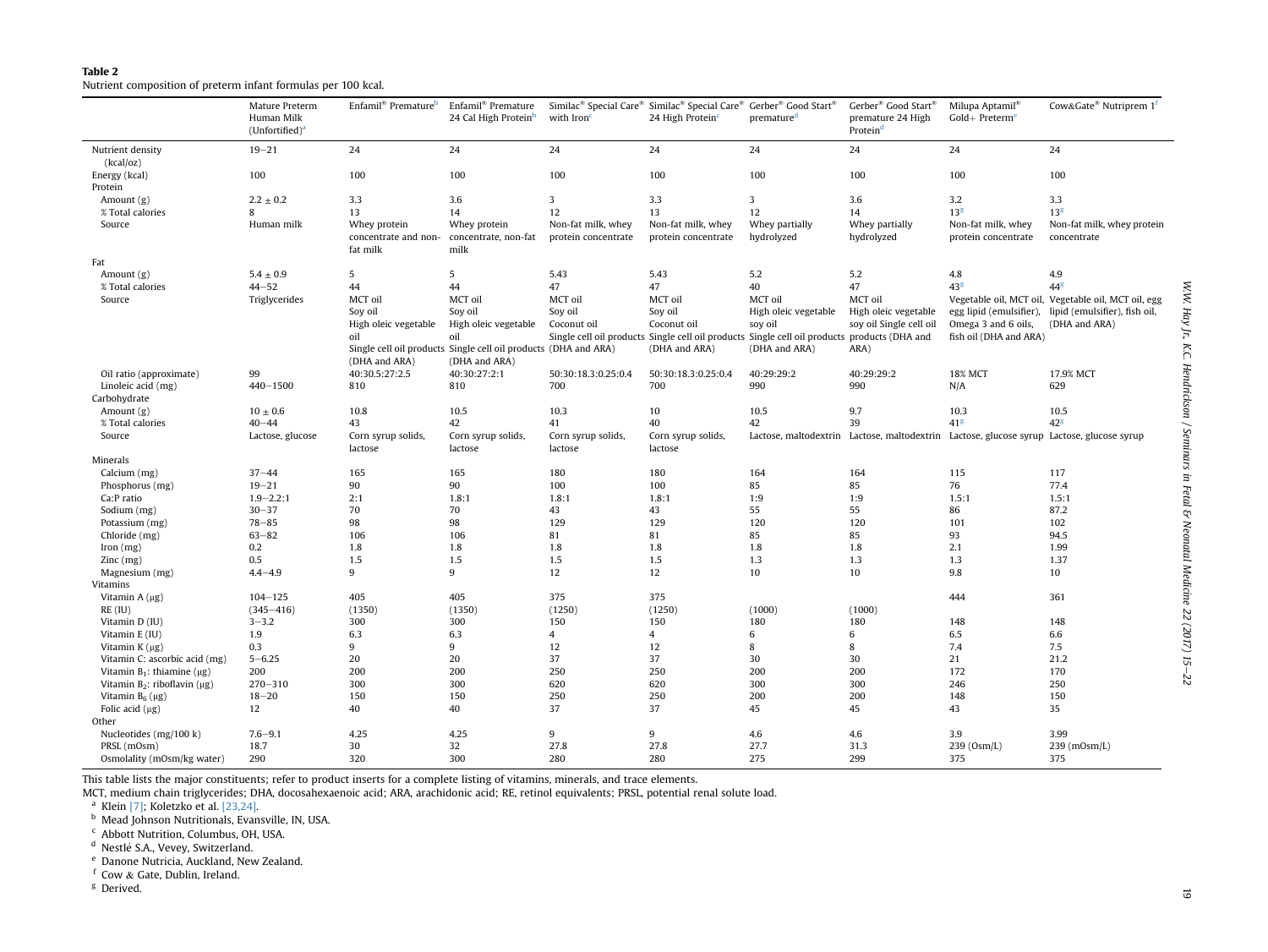# 5. Using preterm formulas to promote catch-up growth in preterm infants whose NICU growth was delayed

Essentially all studies have documented postnatal growth restriction in preterm VLBW infants and that insufficient nutrition [\[12,70\]](#page-6-0), of both energy and protein, is a major cause [\[71\]](#page-7-0). Thus, preterm infants with postnatal growth restriction are at risk for long term growth and neurodevelopmental impairment  $[72-74]$  $[72-74]$ . Current evidence indicates that even brief periods of relative undernutrition during a sensitive period of development may have significant adverse effects on later development. It is imperative, therefore, to ensure as early after birth as possible that these infants receive adequate protein, with appropriate energy, intake to maintain growth, body composition, and nitrogen balance as close to those of the normally growing human fetus as possible and to prevent later life complications.

When nutrient insufficiency and postnatal growth restriction have developed, there has been nearly universal effort to promote catch-up growth, notably using preterm formulas as well as supplemented human milk, hoping in this way to normalize body growth and development and prevent further development of later life complications. Catch-up growth, however, has not proven completely beneficial, with considerable evidence for lasting adverse effects on long term health. While increases in postnatal growth may have short term benefits (shorter NICU stays, less parenteral nutrition) and some long term benefits (improved neurodevelopmental outcomes), it also is associated with increased long term risks of aging, obesity, type 2 diabetes, and metabolic disease. Timing is critical, as human infants with low birth weight and low weight at 1 year develop associated increased risk of later cardiovascular disease when their catch-up growth occurs during childhood [\[75\]](#page-7-0). Furthermore, there are likely differences in outcomes when catch-up growth occurs in postnatal preterm infants versus infants with more chronic IUGR. Thus, term small for gestational age infants, who clearly had experienced longer term growth restriction, when given a "growth promoting formula" had higher diastolic blood pressures at  $6-8$  years of age compared to those on standard formula [\[76\].](#page-7-0)

Due to such differences among timing of catch-up growth and the duration of prior growth restriction, the optimal nutritional approach and the optimal pattern of postnatal growth are unclear. The current practice of promoting faster growth by increasing nutrient intake with nutrient-enriched preterm formulas and supplemented human milks may not optimally balance these differences among outcomes, and the short and long term benefits of faster postnatal growth may or may not outweigh long term disadvantages. As noted by Singhal, a "one size fits all" solution for the optimal pattern of postnatal nutrition and growth is unlikely [\[77\]](#page-7-0). There remains a paucity of welldesigned, controlled studies in preterm infants of the effects of nutrition during hospitalization (and after discharge) on development and the risk of risk of developing serious later life disorders versus improved neurodevelopment, cognition, behavior, and aging. One clear message from the literature is that both increased and improved protein and energy nutrition are needed to improve catch-up growth of head circumference and thus brain growth and mental and motor development [\[78\]](#page-7-0).

# 6. Current composition adjustments

Recent modifications in preterm formulas are important and should provide improved outcomes. As documented by Carver [\[79\],](#page-7-0) long chain polyunsaturated acids have been added in amounts similar to those in human milk, producing higher tissue concentrations and reportedly better visual acuity. Selenium also has been added, which increases blood selenium and plasma glutathione peroxidase activity, improving antioxidant capacity. Nucleotide addition has been accomplished with an aim to improving development of the gastrointestinal and immune systems.

# 7. Conclusions

Preterm formulas are indicated for enteral feeding of preterm VLBW infants when sufficient maternal breast milk and donor human milk are not available. Both maternal and donor breast milk need to be supplemented, which is necessary for growth and development, but current supplements are not without risks, particularly those derived from intact cow milk protein. Feeding with preterm formulas helps to ensure consistent delivery of nutrients. The balance of risks and benefits of feeding preterm formulas versus supplemented maternal and donor breast milk for preterm infants, however, is uncertain. At the end of the day, it must be remembered that human milk remains the standard for enteral feeding in preterm infants. Numerous studies and at least two Cochrane reviews have documented improved growth with preterm formulas  $[80]$ , but there is concern for increased risks of NEC [\[81\],](#page-7-0) possibly from cow milk antigen in the formulas or from different gut microbiomes, increased duration of TPN [\[82\]](#page-7-0), and increased rates of sepsis in infants receiving preterm formulas [\[83\].](#page-7-0) Animal studies in neonatal pigs also note that formulas can induce apopotosis in intestinal cells quite quickly after birth [\[84\]](#page-7-0). When used as a supplement to maternal milk, preterm formulas appear to add no increased risk of sepsis or NEC compared with donor human milk used as a supplement to maternal milk, suggesting that the dose of preterm formula might be critical, or that maternal milk counters adverse conditions potentially caused by preterm formulas, or both [\[85\]](#page-7-0). Furthermore, whereas preterm formulas improve neurodevelopmental outcomes compared to term formulas and unfortified donor milk, they do not produce neurodevelopmental outcomes better than fortified human milk, again indicating that maternal milk has unique properties that formulas need to mimic as closely as possible.

# Practice points

- Preterm formulas are indicated for enteral feeding of VLBW infants when sufficient maternal breast milk and donor human milk are not available.
- Feeding with preterm formulas helps to ensure consistent delivery of nutrients.
- The balance of risks and benefits of feeding preterm formulas versus supplemented maternal and donor breast milk for preterm infants is uncertain.
- Preterm formulas improve growth of VLBW infants, but there is concern for increased risks of NEC, increased duration of TPN, and increased rates of sepsis in infants receiving preterm formulas as their sole or primary enteral feeding.
- Whereas preterm formulas improve neurodevelopmental outcomes compared to term formulas and unfortified donor milk, they do not produce neurodevelopmental outcomes better than fortified human milk.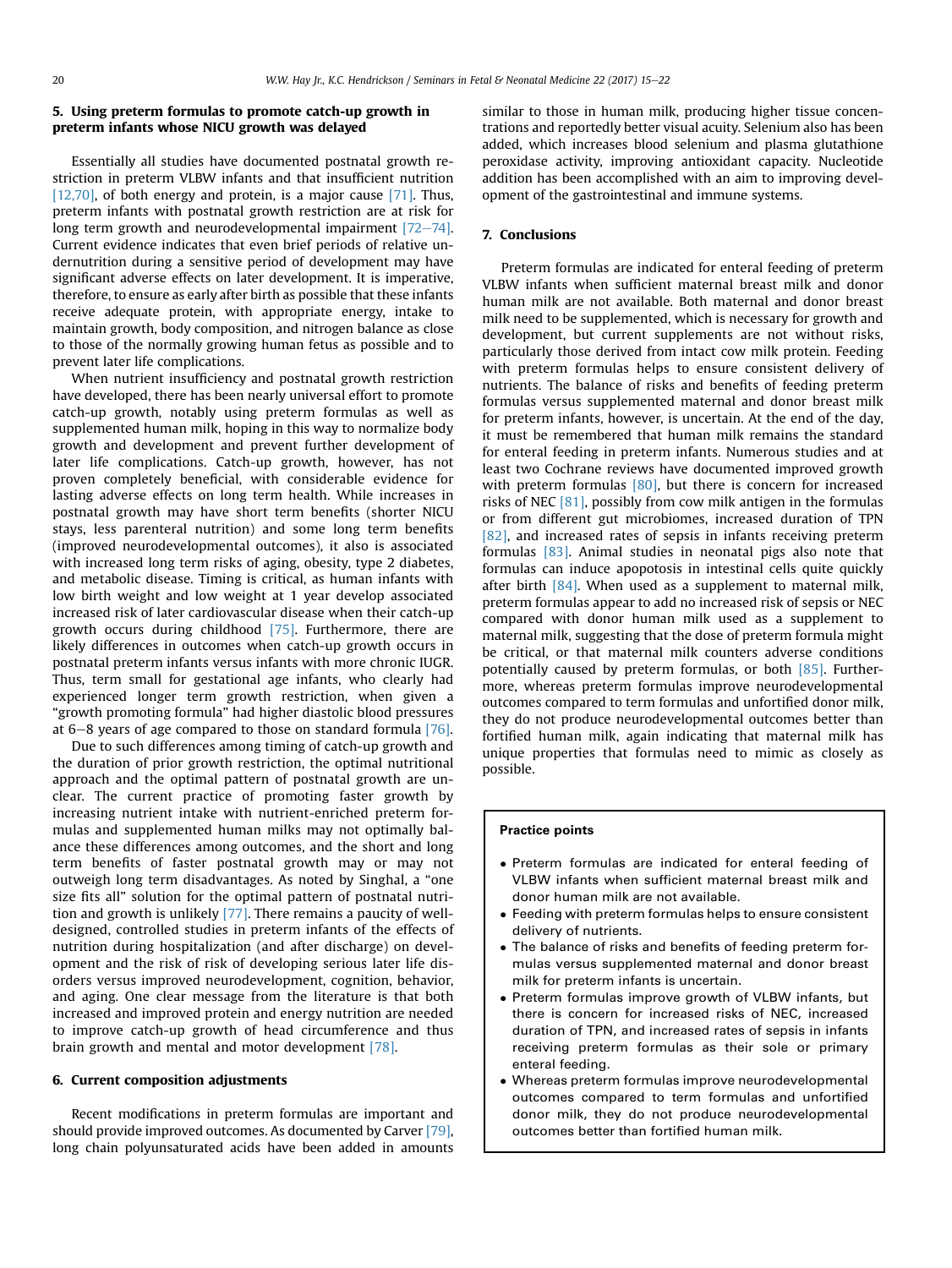#### <span id="page-6-0"></span>Research directions

- Resolve whether hydrolyzed cow milk protein reduces gastrointestinal disorders considered possibly due to cow milk protein-induced inflammation.
- Optimize the blend of LC-PUFAs to promote a beneficial gut microbiome.
- Improve formula composition to reduce the rate of NEC.<br>• Improve formula composition to promote
- composition neurodevelopment.
- Longitudinal studies are needed to determine the effects of greater protein intakes on long term outcomes of growth, body composition, neurodevelopment, and later life-onset adverse conditions of obesity, diabetes, and cardiovascular disease.

#### Conflict of interest statement

None declared.

## Funding sources

None.

# References

- [1] [American Academy of Pediatrics. Committee on Nutrition. Nutritional needs of](http://refhub.elsevier.com/S1744-165X(16)30047-6/sref1) [low-birth-weight infants. Pediatrics 1985;75:976](http://refhub.elsevier.com/S1744-165X(16)30047-6/sref1)-[85.](http://refhub.elsevier.com/S1744-165X(16)30047-6/sref1)
- [2] [Senterre T. Practice of enteral nutrition in very low birth weight and](http://refhub.elsevier.com/S1744-165X(16)30047-6/sref2) extremely low birth weight infants. World Rev Nutr Diet  $2014;110:210-4$  $2014;110:210-4$  $2014;110:210-4$ .
- [3] [Benjamin MH, Gordon HH, Marples E. Calcium and phosphorus requirements](http://refhub.elsevier.com/S1744-165X(16)30047-6/sref3) [of premature infants. Am J Dis Child 1943;65:412](http://refhub.elsevier.com/S1744-165X(16)30047-6/sref3)-[25](http://refhub.elsevier.com/S1744-165X(16)30047-6/sref3).
- [4] [Snyderman SE, Holt Jr LE, Nortn PM, Roitman E, Phansalkar SV. The plasma](http://refhub.elsevier.com/S1744-165X(16)30047-6/sref4) aminogram. I. Infl[uence of the level of protein intake and a comparison of](http://refhub.elsevier.com/S1744-165X(16)30047-6/sref4) [whole protein and amino acid diets. Pediatr Res 1968;2:131](http://refhub.elsevier.com/S1744-165X(16)30047-6/sref4)-[44](http://refhub.elsevier.com/S1744-165X(16)30047-6/sref4).
- [5] [Goldman HI, Karelitz S, Seifter E, Acs H, Schell NB. Acidosis in premature in](http://refhub.elsevier.com/S1744-165X(16)30047-6/sref5)fants due to lactic acid. Pediatrics  $1961:27:921-30$  $1961:27:921-30$ .
- [6] [Greer](http://refhub.elsevier.com/S1744-165X(16)30047-6/sref6) [FR.](http://refhub.elsevier.com/S1744-165X(16)30047-6/sref6) [Feeding](http://refhub.elsevier.com/S1744-165X(16)30047-6/sref6) [the](http://refhub.elsevier.com/S1744-165X(16)30047-6/sref6) [premature](http://refhub.elsevier.com/S1744-165X(16)30047-6/sref6) [infant](http://refhub.elsevier.com/S1744-165X(16)30047-6/sref6) [in](http://refhub.elsevier.com/S1744-165X(16)30047-6/sref6) the [20](http://refhub.elsevier.com/S1744-165X(16)30047-6/sref6)<sup>th</sup> [century. J Nutr 2001;131:](http://refhub.elsevier.com/S1744-165X(16)30047-6/sref6) [426S](http://refhub.elsevier.com/S1744-165X(16)30047-6/sref6)-[30S](http://refhub.elsevier.com/S1744-165X(16)30047-6/sref6).
- [7] [Klein CJ. Nutrient requirements for preterm infant formulas. J Nutr 2002;132:](http://refhub.elsevier.com/S1744-165X(16)30047-6/sref7) [1395S](http://refhub.elsevier.com/S1744-165X(16)30047-6/sref7)-[577S.](http://refhub.elsevier.com/S1744-165X(16)30047-6/sref7)
- [8] Ziegler EE, O'[Donnell AM, Nelson SE, Fomon SJ. Body composition of the](http://refhub.elsevier.com/S1744-165X(16)30047-6/sref8) reference fetus. Growth  $1976;40:329-41$  $1976;40:329-41$ .
- [Widdowson EM, McCance RA, Spray CM. The chemical composition of the](http://refhub.elsevier.com/S1744-165X(16)30047-6/sref9) human body. Clin Sci  $1951:10:113-25$ .
- [10] [Tyson JE, Lasky RE, Mize CE, Richards CJ, Blair-Smith N, Whyte R, et al. Growth,](http://refhub.elsevier.com/S1744-165X(16)30047-6/sref10) [metabolic response and development in very low birth weight infants fed](http://refhub.elsevier.com/S1744-165X(16)30047-6/sref10) [banked human milk or enriched formula: 1. Neonatal](http://refhub.elsevier.com/S1744-165X(16)30047-6/sref10) findings. J Pediatr 1983:103:95-[104.](http://refhub.elsevier.com/S1744-165X(16)30047-6/sref10)
- [11] [Brown LD, Hendrickson K, Masor ML, Hay Jr WW. High protein formulas](http://refhub.elsevier.com/S1744-165X(16)30047-6/sref11) [evidence for use in preterm infants. Clin Perinatol 2014;41:383](http://refhub.elsevier.com/S1744-165X(16)30047-6/sref11)–[403](http://refhub.elsevier.com/S1744-165X(16)30047-6/sref11).
- [12] [Dinerstein A, Nieto RM, Solana CL, Perez GP, Otheguy LE, Larguia AM. Early](http://refhub.elsevier.com/S1744-165X(16)30047-6/sref12) [and aggressive nutritional strategy \(parenteral and enteral\) decreases post](http://refhub.elsevier.com/S1744-165X(16)30047-6/sref12)[natal growth failure in very low birth weight infants. J Perinatol 2006;26:](http://refhub.elsevier.com/S1744-165X(16)30047-6/sref12)  $436 - 42$  $436 - 42$
- [13] [Schanler RJ, Shulman RJ, Lau C. Feeding strategies for premature infants:](http://refhub.elsevier.com/S1744-165X(16)30047-6/sref13) beneficial outcomes of feeding fortifi[ed human milk vs preterm formula.](http://refhub.elsevier.com/S1744-165X(16)30047-6/sref13) Pediatrics 1999:103:1150-[7.](http://refhub.elsevier.com/S1744-165X(16)30047-6/sref13)
- [14] [Tsang R, Uauy R, Koletzko B, Zlotkin S, editors. Nutritional needs of preterm](http://refhub.elsevier.com/S1744-165X(16)30047-6/sref14) infants. Scientifi[c basis and practical application. 2nd ed. Cincinnati: Digital](http://refhub.elsevier.com/S1744-165X(16)30047-6/sref14) [Educational Publishing; 2005.](http://refhub.elsevier.com/S1744-165X(16)30047-6/sref14)
- [15] [Whyte RK, Campbell D, Stanhope R, Bayley HS, Sinclair JC. Energy balance in](http://refhub.elsevier.com/S1744-165X(16)30047-6/sref15) [low birth weight infants fed formula of high or low medium-chain triglyc](http://refhub.elsevier.com/S1744-165X(16)30047-6/sref15)[eride content. J Pediatr 1986;108:964](http://refhub.elsevier.com/S1744-165X(16)30047-6/sref15)–[71](http://refhub.elsevier.com/S1744-165X(16)30047-6/sref15).<br>[16] Shulman RJ, Wong WW, Smith EO. Infl[uence of changes in lactase activity and](http://refhub.elsevier.com/S1744-165X(16)30047-6/sref16)
- [small-intestinal mucosal growth on lactose digestion and absorption in pre](http://refhub.elsevier.com/S1744-165X(16)30047-6/sref16)[term infants. Am J Clin Nutr 2005;81:472](http://refhub.elsevier.com/S1744-165X(16)30047-6/sref16)-[9.](http://refhub.elsevier.com/S1744-165X(16)30047-6/sref16)
- [17] [Heyman MB, Committee on Nutrition. Lactose intolerance in infants, children,](http://refhub.elsevier.com/S1744-165X(16)30047-6/sref17) and adolescents. Pediatrics 2006:118:1279-86
- [18] [Schreiner RL, Brady MS, Ernst JA, Lemons JA. Lack of lactobezoars in infants](http://refhub.elsevier.com/S1744-165X(16)30047-6/sref18) [given predominantly whey protein formulas. Am J Dis Child 1982;136:437](http://refhub.elsevier.com/S1744-165X(16)30047-6/sref18)-[9](http://refhub.elsevier.com/S1744-165X(16)30047-6/sref18).
- [19] Boirie Y, Dangin M, Gachon P, Vasson MP, Maubois JL, Beaufrère B. Slow and [fast dietary proteins differently modulate postprandial protein accretion. Proc](http://refhub.elsevier.com/S1744-165X(16)30047-6/sref19) [Natl Acad Sci USA 1997;94:14930](http://refhub.elsevier.com/S1744-165X(16)30047-6/sref19)-[5](http://refhub.elsevier.com/S1744-165X(16)30047-6/sref19).
- [20] [Shenai JP, Dame MC, Churella HR, Reynolds JW, Babson SG. Nutritional bal](http://refhub.elsevier.com/S1744-165X(16)30047-6/sref20)[ance studies in very-low-birth-weight infants: role of whey formula. J Pediatr](http://refhub.elsevier.com/S1744-165X(16)30047-6/sref20) Gastroenterol Nutr  $1986;5:428-33$  $1986;5:428-33$ .
- [21] [Rassin DK, Gaull GE, Raiha NC, Heinonen K. Milk protein quantity and quality](http://refhub.elsevier.com/S1744-165X(16)30047-6/sref21) [in low birth weight infants. IV. Effects on tyrosine and phenylalanine in](http://refhub.elsevier.com/S1744-165X(16)30047-6/sref21) plasma and urine. I Pediatr  $1977:90:356-60$  $1977:90:356-60$ .
- [22] [Denne SC. Protein and energy requirements in preterm infants. Semin Neo-](http://refhub.elsevier.com/S1744-165X(16)30047-6/sref22)natol 2001:6:377-[82.](http://refhub.elsevier.com/S1744-165X(16)30047-6/sref22)
- [23] [Koletzko B, Poindexter B, Uauy R. Nutritional care of preterm infants: scien](http://refhub.elsevier.com/S1744-165X(16)30047-6/sref23)tifi[c basis and practical guidelines. Basel: Karger; 2014.](http://refhub.elsevier.com/S1744-165X(16)30047-6/sref23)
- [24] [Koletzko B, Poindexter B, Uauy R. Recommended nutrient intake levels for](http://refhub.elsevier.com/S1744-165X(16)30047-6/sref24) [stable, fully enterally fed very low birth weight infants. World Rev Nutr Diet](http://refhub.elsevier.com/S1744-165X(16)30047-6/sref24) 2014:110:2[9](http://refhub.elsevier.com/S1744-165X(16)30047-6/sref24)7-9.
- [25] [Schanler RJ, Rifka M. Calcium, phosphorus and magnesium needs for the low](http://refhub.elsevier.com/S1744-165X(16)30047-6/sref25)[birth-weight infant. Acta Paediatr Suppl 1994;405:111](http://refhub.elsevier.com/S1744-165X(16)30047-6/sref25)-[6](http://refhub.elsevier.com/S1744-165X(16)30047-6/sref25).
- [26] Leaf A, Lansdowne Z, Vitamins [conventional uses and new insights. World](http://refhub.elsevier.com/S1744-165X(16)30047-6/sref26) [Rev Nutr Diet 2014;110:152](http://refhub.elsevier.com/S1744-165X(16)30047-6/sref26)–[66](http://refhub.elsevier.com/S1744-165X(16)30047-6/sref26).
- [27] [Koletzko B, Baker S, Cleghorn G, Neto UF, Gopalan S, Hernell O, et al. Global](http://refhub.elsevier.com/S1744-165X(16)30047-6/sref27) [standard for the composition of infant formula: recommendations of an](http://refhub.elsevier.com/S1744-165X(16)30047-6/sref27) [ESPGHAN coordinated international expert group. J Pediatr Gastroenterol](http://refhub.elsevier.com/S1744-165X(16)30047-6/sref27)  $N$ utr 2005;41:584-[99](http://refhub.elsevier.com/S1744-165X(16)30047-6/sref27).
- [28] [Lucas A, Morley R, Cole TJ. Randomised trial of early diet in preterm babies](http://refhub.elsevier.com/S1744-165X(16)30047-6/sref28) [and later intelligence quotient. BMJ 1998;317:1481](http://refhub.elsevier.com/S1744-165X(16)30047-6/sref28)-[7.](http://refhub.elsevier.com/S1744-165X(16)30047-6/sref28)
- [29] [Morley R, Lucas A. Randomized diet in the neonatal period and growth per](http://refhub.elsevier.com/S1744-165X(16)30047-6/sref29)[formance until 7.5](http://refhub.elsevier.com/S1744-165X(16)30047-6/sref29)–8 y of age in preterm children. Am I Clin Nutr 2000:71:  $822 - 8$  $822 - 8$
- [30] [O'Connor DL, Jacobs J, Hall R, Adamkin D, Auestad N, Castillo M, et al. Growth](http://refhub.elsevier.com/S1744-165X(16)30047-6/sref30) [and development of premature infants fed predominantly human milk, pre](http://refhub.elsevier.com/S1744-165X(16)30047-6/sref30)[dominantly premature infant formula, or a combination of human milk and](http://refhub.elsevier.com/S1744-165X(16)30047-6/sref30) [premature formula. J Pediatr Gastroenterol Nutr 2003;37:437](http://refhub.elsevier.com/S1744-165X(16)30047-6/sref30)-[46.](http://refhub.elsevier.com/S1744-165X(16)30047-6/sref30)
- [31] [Ziegler EE. Meeting the nutritional needs of the low-birth-weight infants. Ann](http://refhub.elsevier.com/S1744-165X(16)30047-6/sref31) [Nutr Metab 2011;58\(Suppl. 1\):8](http://refhub.elsevier.com/S1744-165X(16)30047-6/sref31)-[18.](http://refhub.elsevier.com/S1744-165X(16)30047-6/sref31)
- [32] [Liechty EA, Boyle DW, Moorehead H, Auble L, Denne SC. Aromatic amino acids](http://refhub.elsevier.com/S1744-165X(16)30047-6/sref32) [are utilized and protein synthesis is stimulated during amino acid infusion in](http://refhub.elsevier.com/S1744-165X(16)30047-6/sref32) the ovine fetus. J Nutr  $1999;129:1161-6$ .
- [33] [Thureen PJ, Melara D, Fennessey PV, Hay Jr WW. Effect of low versus high](http://refhub.elsevier.com/S1744-165X(16)30047-6/sref33) [intravenous amino acid intake on very low birth weight infants in the early](http://refhub.elsevier.com/S1744-165X(16)30047-6/sref33) [neonatal period. Pediatr Res 2003;53:24](http://refhub.elsevier.com/S1744-165X(16)30047-6/sref33)-[32.](http://refhub.elsevier.com/S1744-165X(16)30047-6/sref33)
- [34] [Thureen PJ, Anderson AH, Baron KA, Melara DL, Hay Jr WW, Fennessey PV.](http://refhub.elsevier.com/S1744-165X(16)30047-6/sref34) Protein balance in the fi[rst week of life in ventilated neonates receiving](http://refhub.elsevier.com/S1744-165X(16)30047-6/sref34) [parenteral nutrition. Am J Clin Nutr 1998;68:1128](http://refhub.elsevier.com/S1744-165X(16)30047-6/sref34)-[35](http://refhub.elsevier.com/S1744-165X(16)30047-6/sref34).
- [35] [Dabydeen L, Thomas JE, Aston TJ, Hartley H, Sinha SK, Eyre JA. High-energy](http://refhub.elsevier.com/S1744-165X(16)30047-6/sref35) [and -protein diet increases brain and corticospinal tract growth in term and](http://refhub.elsevier.com/S1744-165X(16)30047-6/sref35) [preterm infants after perinatal brain injury. Pediatrics 2008;121:148](http://refhub.elsevier.com/S1744-165X(16)30047-6/sref35)-[56.](http://refhub.elsevier.com/S1744-165X(16)30047-6/sref35)
- [36] [Keunen K, van Elburg RM, van Bel F, Benders MJ. Impact of nutrition on brain](http://refhub.elsevier.com/S1744-165X(16)30047-6/sref36) [development and its neuroprotective implications following preterm birth.](http://refhub.elsevier.com/S1744-165X(16)30047-6/sref36) Pediatr Res  $2015:77:148-51$  $2015:77:148-51$ .
- [37] [Kennaugh JM, Bell AW, Teng C, Meschia G, Battaglia FC. Ontogenetic changes](http://refhub.elsevier.com/S1744-165X(16)30047-6/sref37) [in the rates of protein synthesis and leucine oxidation during fetal life. Pediatr](http://refhub.elsevier.com/S1744-165X(16)30047-6/sref37) [Res 1987;22:688](http://refhub.elsevier.com/S1744-165X(16)30047-6/sref37)-[92.](http://refhub.elsevier.com/S1744-165X(16)30047-6/sref37)
- [38] [Meier PR, Peterson RG, Bonds DR, Meschia G, Battaglia FC. Rates of protein](http://refhub.elsevier.com/S1744-165X(16)30047-6/sref38) [synthesis and turnover in fetal life. Am J Physiol 1981;240:E320](http://refhub.elsevier.com/S1744-165X(16)30047-6/sref38)-[4](http://refhub.elsevier.com/S1744-165X(16)30047-6/sref38).
- [39] [Fenton TR, Premji SS, Al-Wassia H, Sauve RS. Higher versus lower protein](http://refhub.elsevier.com/S1744-165X(16)30047-6/sref39) [intake in formula-fed low birth weight infants. Cochrane Database Syst Rev](http://refhub.elsevier.com/S1744-165X(16)30047-6/sref39) [2014;\(4\):CD003959.](http://refhub.elsevier.com/S1744-165X(16)30047-6/sref39)
- [40] [Premji SS, Fenton TR, Sauve RS. Higher versus lower protein intake in formula](http://refhub.elsevier.com/S1744-165X(16)30047-6/sref40)[fed low birth weight infants. Cochrane Database Syst Rev 2006;\(1\):CD003959.](http://refhub.elsevier.com/S1744-165X(16)30047-6/sref40)
- [41] [Chance GW, Radde IC, Willis DM, Roy RN, Park E, Ackerman I. Postnatal](http://refhub.elsevier.com/S1744-165X(16)30047-6/sref41) [growth of infants of less than 1.3 kg birth weight: effects of metabolic](http://refhub.elsevier.com/S1744-165X(16)30047-6/sref41) [acidosis, of caloric intake, and of calcium, sodium, and phosphate supple](http://refhub.elsevier.com/S1744-165X(16)30047-6/sref41)[mentation. J Pediatr 1977;91:787](http://refhub.elsevier.com/S1744-165X(16)30047-6/sref41)-[93](http://refhub.elsevier.com/S1744-165X(16)30047-6/sref41).
- [42] [Jadhav P, Parimi PS, Kalhan SC. Parenteral amino acid and metabolic acidosis](http://refhub.elsevier.com/S1744-165X(16)30047-6/sref42) [in premature infants. J Parenter Enteral Nutr 2007;31:278](http://refhub.elsevier.com/S1744-165X(16)30047-6/sref42)-[83](http://refhub.elsevier.com/S1744-165X(16)30047-6/sref42).
- [43] [Kim JH, Chan G, Schanler R, Groh-Wargo S, Bloom B, Dimmit R, et al. Growth](http://refhub.elsevier.com/S1744-165X(16)30047-6/sref43) [and tolerance of preterm infants fed a new extensively hydrolyzed liquid](http://refhub.elsevier.com/S1744-165X(16)30047-6/sref43) human milk fortifi[er. J Pediatr Gastroenterol Nutr 2015;61:665](http://refhub.elsevier.com/S1744-165X(16)30047-6/sref43)-[71](http://refhub.elsevier.com/S1744-165X(16)30047-6/sref43)
- [44] [Cibulskis CC, Armbrecht ES. Association of metabolic acidosis with bovine](http://refhub.elsevier.com/S1744-165X(16)30047-6/sref44) [milk-based human milk forti](http://refhub.elsevier.com/S1744-165X(16)30047-6/sref44)fiers. J Perinatol 2015;35:115-[9](http://refhub.elsevier.com/S1744-165X(16)30047-6/sref44).
- [45] [Hay Jr WW, Ziegler E. Growth failure among preterm infants is not innocuous](http://refhub.elsevier.com/S1744-165X(16)30047-6/sref45) [and must be prevented. Commentary. J Perinatol 2016;36:500](http://refhub.elsevier.com/S1744-165X(16)30047-6/sref45)-[2](http://refhub.elsevier.com/S1744-165X(16)30047-6/sref45).
- [46] [Thureen PJ, Hay Jr WW. Early aggressive nutrition in preterm infants. Semin](http://refhub.elsevier.com/S1744-165X(16)30047-6/sref46) [Neonatol 2001;6:403](http://refhub.elsevier.com/S1744-165X(16)30047-6/sref46)-[15.](http://refhub.elsevier.com/S1744-165X(16)30047-6/sref46)
- [47] [Cooke RJ, Watson D, Werkman S, Conner C. Effects of type of dietary protein on](http://refhub.elsevier.com/S1744-165X(16)30047-6/sref47) [acid-base status, protein nutritional status, plasma levels of amino acids, and](http://refhub.elsevier.com/S1744-165X(16)30047-6/sref47) [nutrient balance in the very low birth weight infant. J Pediatr 1992;121:444](http://refhub.elsevier.com/S1744-165X(16)30047-6/sref47)-[51](http://refhub.elsevier.com/S1744-165X(16)30047-6/sref47).
- [48] [Moro G, Minoli I, Boehm G, Georgi G, Jelinek J, Sawatzki G. Postprandial](http://refhub.elsevier.com/S1744-165X(16)30047-6/sref48) [plasma amino acids in preterm infants: in](http://refhub.elsevier.com/S1744-165X(16)30047-6/sref48)fluence of the protein source. Acta [Paediatr 1999;88:885](http://refhub.elsevier.com/S1744-165X(16)30047-6/sref48)-[9](http://refhub.elsevier.com/S1744-165X(16)30047-6/sref48).
- [49] [Kashyap S, Schulze KF, Forsyth M, Zucker C, Dell RB, Ramakrishnan R, et al.](http://refhub.elsevier.com/S1744-165X(16)30047-6/sref49) [Growth, nutrient retention, and metabolic response in low birth weight in](http://refhub.elsevier.com/S1744-165X(16)30047-6/sref49)[fants fed varying intakes of protein and energy. J Pediatr 1988;113:713](http://refhub.elsevier.com/S1744-165X(16)30047-6/sref49)-[21](http://refhub.elsevier.com/S1744-165X(16)30047-6/sref49).